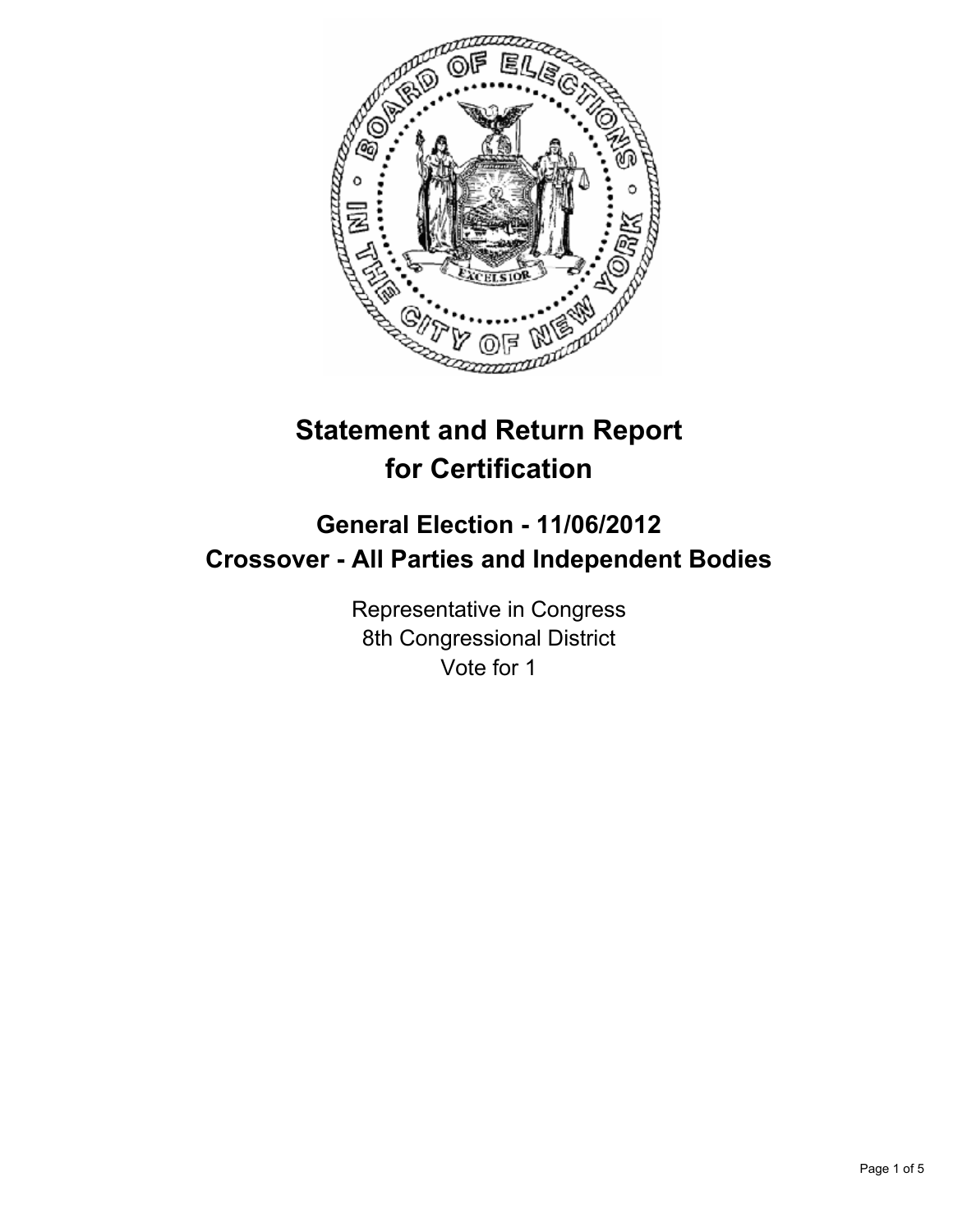

### **Kings County**

| PUBLIC COUNTER                                           | 189,521      |
|----------------------------------------------------------|--------------|
| <b>EMERGENCY</b>                                         | 514          |
| ABSENTEE/MILITARY                                        | 4,281        |
| <b>FEDERAL</b>                                           | 910          |
| SPECIAL PRESIDENTIAL                                     | 0            |
| AFFIDAVIT                                                | 28,783       |
| <b>Total Ballots</b>                                     | 224,009      |
| Less - Inapplicable Federal/Special Presidential Ballots | 0            |
| <b>Total Applicable Ballots</b>                          | 224,009      |
| HAKEEM S. JEFFRIES (DEMOCRATIC)                          | 173,371      |
| ALAN S. BELLONE (REPUBLICAN)                             | 12,616       |
| ALAN S. BELLONE (CONSERVATIVE)                           | 1,444        |
| HAKEEM S. JEFFRIES (WORKING FAMILIES)                    | 5,145        |
| COLIN M. BEAVAN (GREEN)                                  | 2,342        |
| ALAN BELCONE (WRITE-IN)                                  | 1            |
| ANTHONY T. JONES (WRITE-IN)                              | 1            |
| CAROLYN B MALONEY (WRITE-IN)                             | 1            |
| CATHAINE SMITH (WRITE-IN)                                | 1            |
| CHARLES BARON (WRITE-IN)                                 | 1            |
| CHARLES BARRON (WRITE-IN)                                | 16           |
| CHARLIE BOND GERLACH (WRITE-IN)                          | 1            |
| CYNTHIA BORDEN (WRITE-IN)                                | 1            |
| DAN CARANAGH (WRITE-IN)                                  | 1            |
| DAN RIVERA (WRITE-IN)                                    | 1            |
| DANIEL CAVANOGH (WRITE-IN)                               | 1            |
| DANIEL SHAW (WRITE-IN)                                   | 1            |
| DOMINIQUE RECCHIA (WRITE-IN)                             | $\mathbf{1}$ |
| DOUGLAS ODONOVAN (WRITE-IN)                              | 1            |
| EMAN ADULLAH JOHNSON (WRITE-IN)                          | 1            |
| EMERY GELBMAN (WRITE-IN)                                 | 1            |
| IAN OLIVER (WRITE-IN)                                    | 1            |
| JEFF TRAIMAN (WRITE-IN)                                  | 1            |
| JEROLD L NADLER (WRITE-IN)                               | 3            |
| JEROLD L. NADLER (WRITE-IN)                              | 1            |
| JOE SAMOE (WRITE-IN)                                     | 1            |
| JORDAN MAMET (WRITE-IN)                                  | 2            |
| KAREN ANDER (WRITE-IN)                                   | 1            |
| MARTIN KUSZ (WRITE-IN)                                   | 1            |
| MICHAEL GRIMM (WRITE-IN)                                 | 1            |
| NYDIA M. VELAZQUEZ (WRITE-IN)                            | 1            |
| RON PAUL (WRITE-IN)                                      | 1            |
| SCHNFUELY BATANK (WRITE-IN)                              | 1            |
| STEWART B. MILSTEIN (WRITE-IN)                           | 1            |
| TIM BISHOP (WRITE-IN)                                    | 1            |
| UNATTRIBUTABLE WRITE-IN (WRITE-IN)                       | 19           |
| YALE MENG (WRITE-IN)                                     | 1            |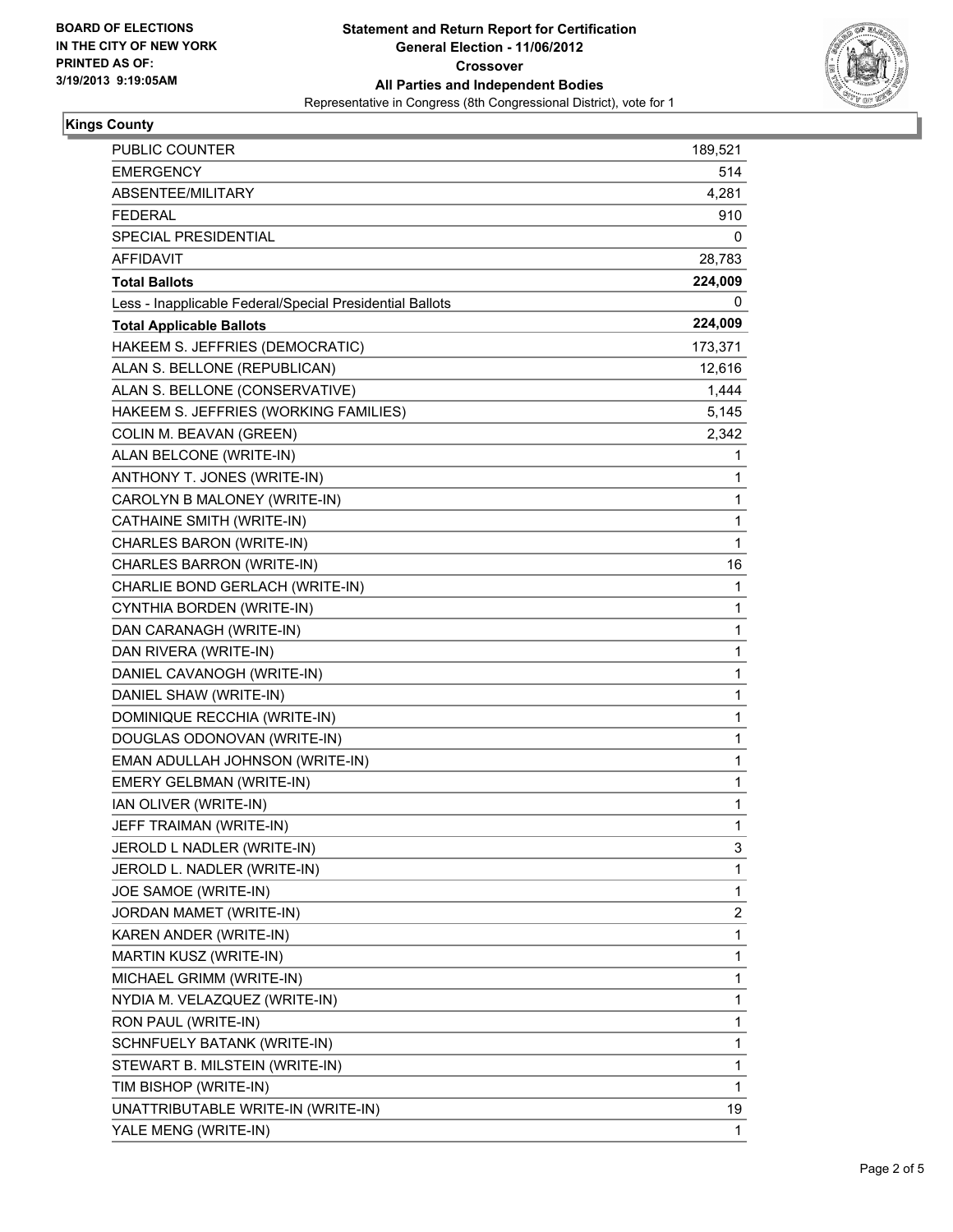

### **Kings County**

| <b>Total Votes</b>                                       | 194,986        |
|----------------------------------------------------------|----------------|
| Unrecorded                                               | 29,023         |
| Queens County                                            |                |
| <b>PUBLIC COUNTER</b>                                    | 9,936          |
| <b>EMERGENCY</b>                                         | 0              |
| <b>ABSENTFF/MILITARY</b>                                 | 330            |
| <b>FEDERAL</b>                                           | 39             |
| <b>SPECIAL PRESIDENTIAL</b>                              | $\Omega$       |
| <b>AFFIDAVIT</b>                                         | 1,985          |
| <b>Total Ballots</b>                                     | 12,290         |
| Less - Inapplicable Federal/Special Presidential Ballots | 0              |
| <b>Total Applicable Ballots</b>                          | 12,290         |
| HAKEEM S. JEFFRIES (DEMOCRATIC)                          | 5.317          |
| ALAN S. BELLONE (REPUBLICAN)                             | 3,225          |
| ALAN S. BELLONE (CONSERVATIVE)                           | 365            |
| HAKEEM S. JEFFRIES (WORKING FAMILIES)                    | 206            |
| COLIN M. BEAVAN (GREEN)                                  | 99             |
| ALAN S. BELLONE (WRITE-IN)                               | 1              |
| DIANE HAUSSERMANN (WRITE-IN)                             | $\overline{c}$ |
| ERIC ULRICH (WRITE-IN)                                   | $\mathbf{1}$   |
| JOE ADDABBO (WRITE-IN)                                   | 1              |
| UNATTRIBUTABLE WRITE-IN (WRITE-IN)                       | 4              |
| <b>Total Votes</b>                                       | 9,221          |
| Unrecorded                                               | 3,069          |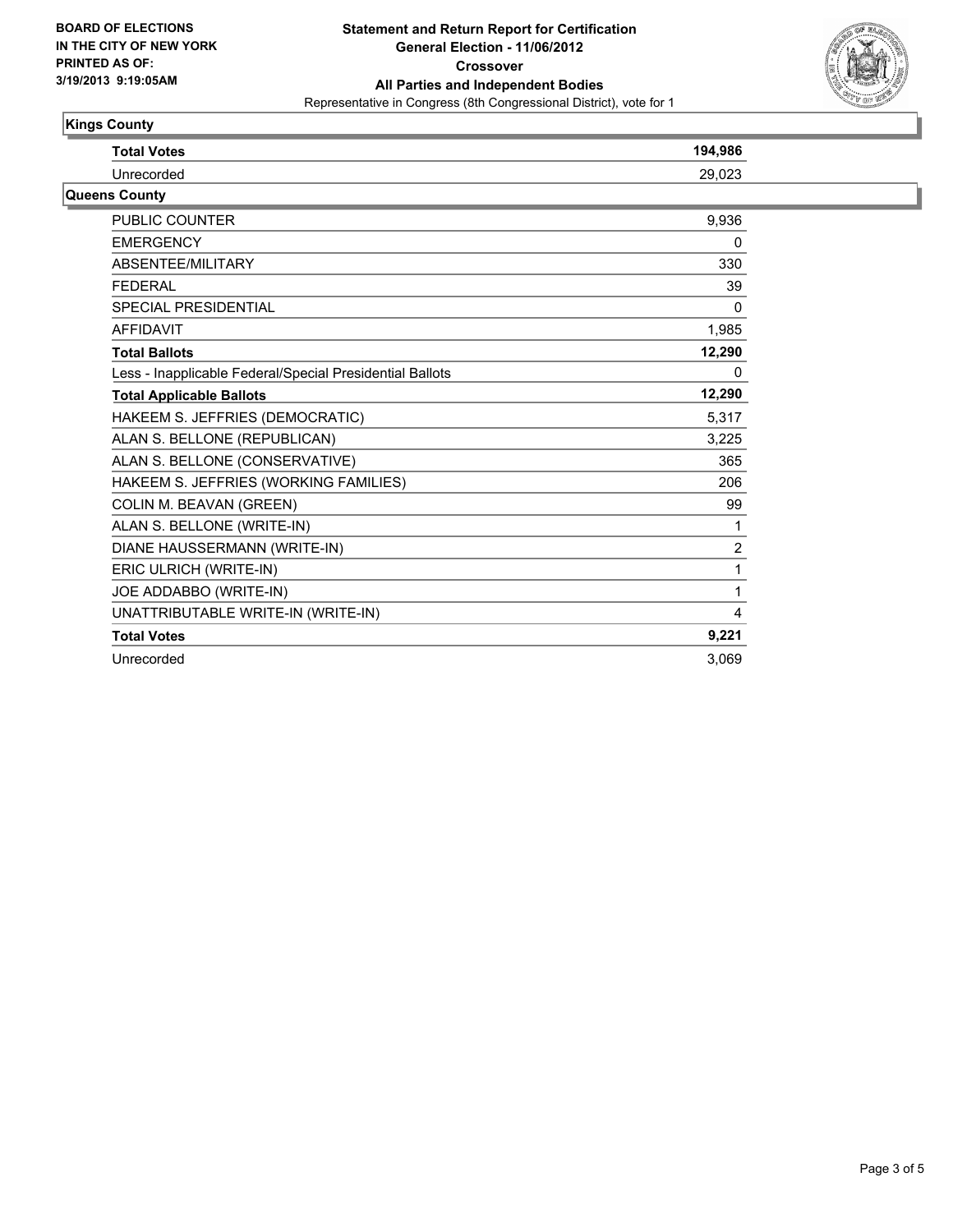

#### **Total for Representative in Congress (8th Congressional District)**

| PUBLIC COUNTER                                           | 199,457        |
|----------------------------------------------------------|----------------|
| EMERGENCY                                                | 514            |
| ABSENTEE/MILITARY                                        | 4,611          |
| <b>FEDERAL</b>                                           | 949            |
| SPECIAL PRESIDENTIAL                                     | 0              |
| <b>AFFIDAVIT</b>                                         | 30,768         |
| <b>Total Ballots</b>                                     | 236,299        |
| Less - Inapplicable Federal/Special Presidential Ballots | 0              |
| <b>Total Applicable Ballots</b>                          | 236,299        |
| HAKEEM S. JEFFRIES (DEMOCRATIC)                          | 178,688        |
| ALAN S. BELLONE (REPUBLICAN)                             | 15,841         |
| ALAN S. BELLONE (CONSERVATIVE)                           | 1,809          |
| HAKEEM S. JEFFRIES (WORKING FAMILIES)                    | 5,351          |
| COLIN M. BEAVAN (GREEN)                                  | 2,441          |
| ALAN BELCONE (WRITE-IN)                                  | 1              |
| ALAN S. BELLONE (WRITE-IN)                               | 1              |
| ANTHONY T. JONES (WRITE-IN)                              | 1              |
| CAROLYN B MALONEY (WRITE-IN)                             | 1              |
| CATHAINE SMITH (WRITE-IN)                                | 1              |
| CHARLES BARON (WRITE-IN)                                 | 1              |
| CHARLES BARRON (WRITE-IN)                                | 16             |
| CHARLIE BOND GERLACH (WRITE-IN)                          | 1              |
| CYNTHIA BORDEN (WRITE-IN)                                | 1              |
| DAN CARANAGH (WRITE-IN)                                  | 1              |
| DAN RIVERA (WRITE-IN)                                    | 1              |
| DANIEL CAVANOGH (WRITE-IN)                               | 1              |
| DANIEL SHAW (WRITE-IN)                                   | 1              |
| DIANE HAUSSERMANN (WRITE-IN)                             | $\overline{2}$ |
| DOMINIQUE RECCHIA (WRITE-IN)                             | 1              |
| DOUGLAS ODONOVAN (WRITE-IN)                              | 1              |
| EMAN ADULLAH JOHNSON (WRITE-IN)                          | 1              |
| EMERY GELBMAN (WRITE-IN)                                 | 1              |
| ERIC ULRICH (WRITE-IN)                                   | 1              |
| IAN OLIVER (WRITE-IN)                                    | 1              |
| JEFF TRAIMAN (WRITE-IN)                                  | 1              |
| JEROLD L NADLER (WRITE-IN)                               | 3              |
| JEROLD L. NADLER (WRITE-IN)                              | 1              |
| JOE ADDABBO (WRITE-IN)                                   | 1              |
| JOE SAMOE (WRITE-IN)                                     | 1              |
| JORDAN MAMET (WRITE-IN)                                  | $\overline{2}$ |
| KAREN ANDER (WRITE-IN)                                   | 1              |
| MARTIN KUSZ (WRITE-IN)                                   | 1              |
| MICHAEL GRIMM (WRITE-IN)                                 | 1              |
| NYDIA M. VELAZQUEZ (WRITE-IN)                            | 1              |
| RON PAUL (WRITE-IN)                                      | 1              |
| SCHNFUELY BATANK (WRITE-IN)                              | 1              |